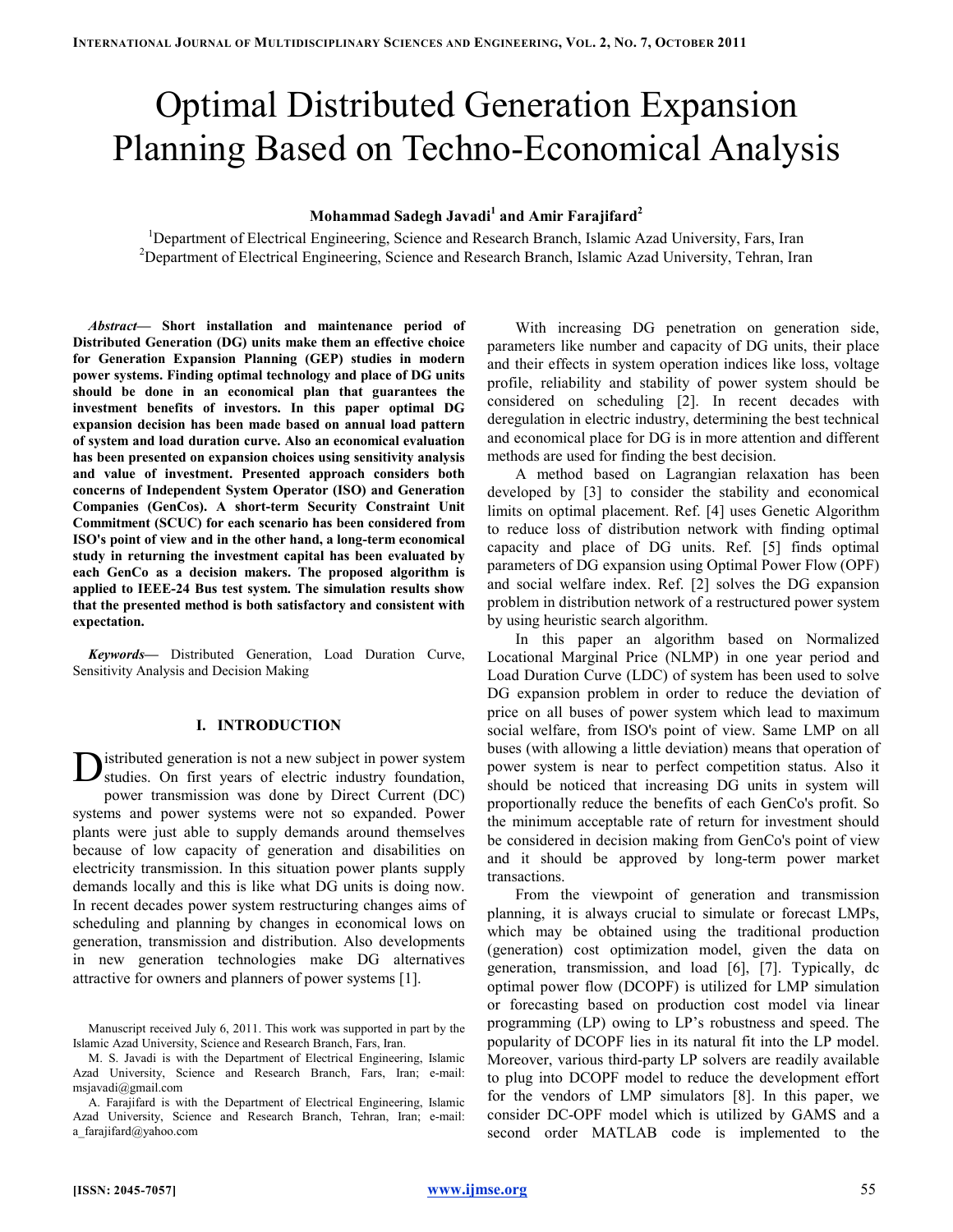economical analysis of DG projection.

This paper is organized as follows. In section II, available DG technologies have been presented. Locational Marginal Price theatrical consideration and problem formulation are addressed in section III and IV, respectively. In the section IV, ISO's and GenCo's profit maximization is also addressed. Simulation results are presented in section V and conclusion of this paper is conducted in last section.

# II. DG TECHNOLOGIES

Distributed Generation (DG) is generation in demand place, but in some cases it is common to use it for units which use renewable sources for electricity generation. This type of generators, beside their technology, has almost low capacities; most of them have less than 300 kW.

Distributed generation technologies can be divided to three main groups:

- Gas technologies
- Renewable resources technologies
- Energy storing technologies

DG is expected to play key role in future competitive markets because of their economic viability and based on the study of Electric Power Research Institute (EPRI) and Natural Gas Foundation, 30% of power generation share will be of DG [9-10]. Many definitions of DG have appeared in the literature based on their size, technologies, location, power delivery area and operational constraints with their economical and operational benefits [2, 11-12]. The DG technologies may comprise small gas turbines, micro-turbines, fuel cells, wind and solar energy. DG can be connected in an isolated or an integrated way in the power system network and issues relating to policy of integrating DGs into power system planning and their impacts on steady-state power system operation, contingency analysis, protection coordination as well as dynamic behavior were discussed in [12], [13].

### III. LOCATIONAL MARGINAL PRICING

Locational Marginal price of network's each node is Lagrange multiplier of corresponding power balance equation. LMP at each bus includes marginal cost of energy generation in that node, marginal cost of power transmission loss and a part that shows congestion on lines that have been ended to aforementioned bus, called marginal congestion costs. LMP formulation is as below:

$$
LMP_i = \lambda + \lambda \frac{\partial P_L}{\partial P_i} + \sum_{ij}^{NL} \mu L_{ij} \frac{\partial P_{ij}}{\partial P_i}
$$
 (1)

Where λ: is marginal energy cost,  $P_{L}$ Pi λ ∂  $\frac{L}{\partial P_i}$ : is marginal loss and  $\sum_{i=1}^{NL}$   $\partial P_{ij}$ ij ij  $U_{i}$ P L  $\mu L_{_{ij}} \frac{1}{\partial P_{_{ij}}}$ ∂  $\sum_{ii} \mu L_{ij} \frac{\partial I_{ij}}{\partial P_i}$ : is marginal congestion cost.

As shown in above formula, LMP is consisted of loss and congestion costs beside generation cost. So increase LMP in a bus shows higher level of energy consumption than energy generated or transmitted to that bus. If LMP of buses in a network get equal means than total social welfare in that network is in maximum.

In this paper it is assumed that payment mechanism for generation units is based on nodal price. On the other hand the LMP of each bus is base of price of that node in that time horizon. For calculating LMP, different load situations should be simulated, because it is common that the LMP in peak-load increases - which has small duration – and on the other side, in mid-load or low-load duration, prices in network decrease and get stable and same. So we used LDC to calculate LMP in different daytimes. For this calculation, after gathering data, the LDC curve has been divided to different levels to make the calculation more real.

# IV. DG EXPANSION PLANNING FORMULATION

The aim of Generation Expansion Planning (GEP) in power system from viewpoint of ISO is supply the demand with lowest cost and highest system reliability. From the viewpoint of investors and generation companies, the main goal is achieving maximum benefit from generation and covering costs of generation and investment. In this way finding the best strategy and its economical evaluation is very important. From the viewpoint of investors the investment return should be guaranteed at first. So each investor in generation side simulates its presence in generation market and the decision variable of each investor is the unit type, generation technology and suitable place for unit installation with considering the infrastructures which is necessary for generation development. In this step some constraints like budget limits and minimum expected rate of return exists. Sensitivity analysis should be used for evaluating the technology type. For this purpose the investor organization must know the existent technologies and their buy and installation costs (as fix costs) and operation costs (as variable costs). The buy and installation costs are known from the first.

Generation costs of a unit commonly are introduced by a mathematical function. For gas burning and gas micro-turbine units a quadratic cost function have been considered. But investor has no information about hourly generation properties of his unit in market. So he should simulate probable decisions on market model before decision making and evaluate the market characteristic and make a sensitivity analysis on his profit and cost. In a competitive power market, none of generation or retail companies are able to propose a fix and known bid to ISO. On the other hand investment organizations don't like to invest on projects that have not a brief mechanism for returning investments. In an untraditional market only ISO can give these guarantees to investors.

This problem is one of many challenges which decision and policy makers are faced on energy supply side. These factors attract policies to starting free markets and allow the ISOs to make Power Purchasing Agreements (PPA) for guarantee the return of investments. Without these agreements,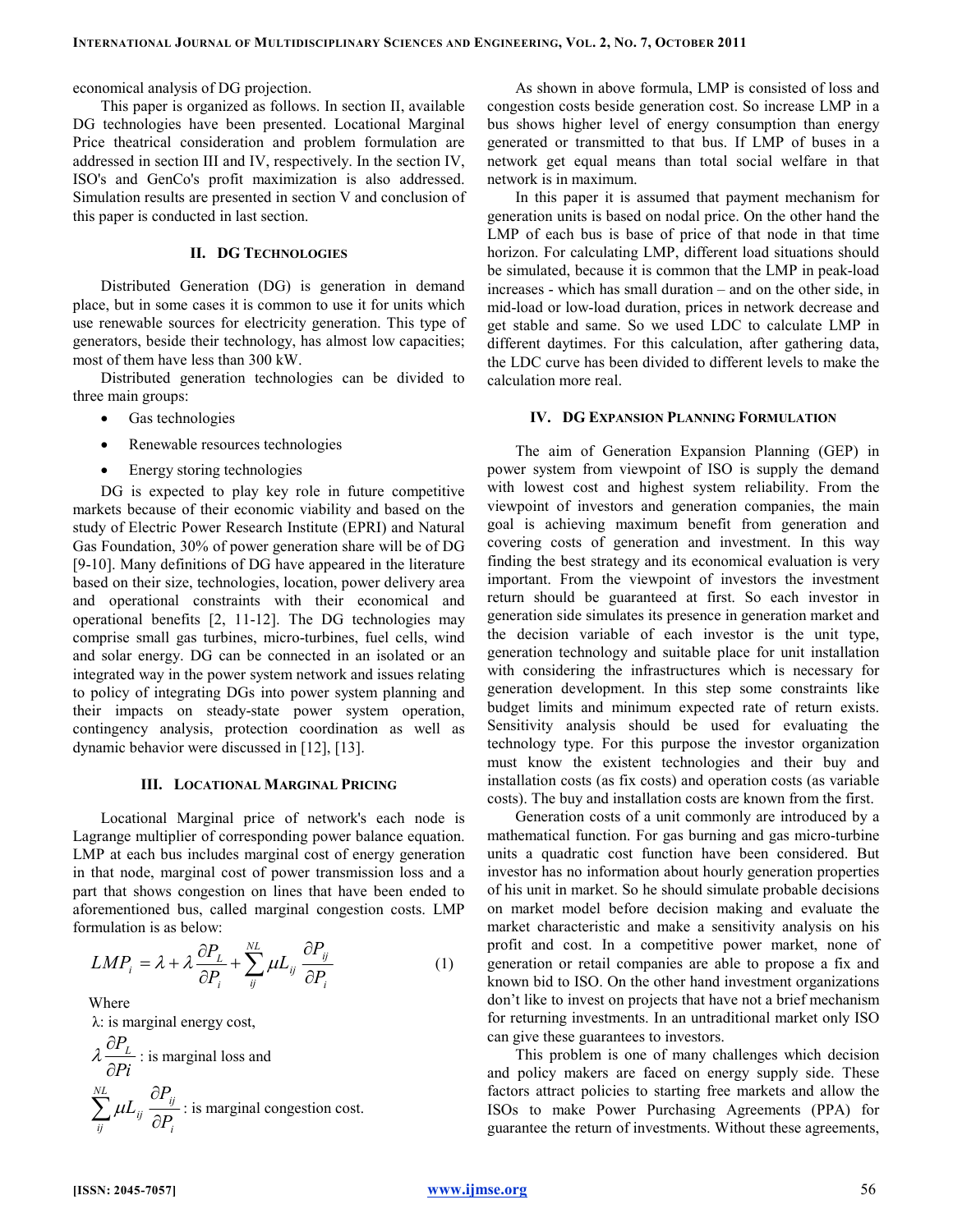investments on creating new generation units will face with unsolvable problems which lead to main problems on reliability of supply side.

Independent Power Producers (IPP), choose projects that maximize their benefits. These companies predict the corresponding profits of their expansion suggestions with simulating different load distribution scenarios and study the generation condition of their choices by predict the cost of fuel and selling energy in market in a time planning horizon which has relation with life time of generating unit.

In this simulations the amount of investment, size of unit, profit, fuel cost, the requirements corresponding to different fuels and amount of generated energy will be determined. This set of information and others like costs of system-maintenance, crew and finance costs- make all of data needed for decision making. Then IPPs do the studies about investment present value. The discounting currency flow of study is considered by yearly discount rate in the time of investment.

The predicted revenue of investor in this situation is a function of fuel costs and predicted energy requirements in simulation. Cost prediction for each one of energy carriers which are an input for generation unit is doing by an especial method. In this paper we assume that the predicted results are ready and have been reported to ISO as a quadratic cost function.

#### A. ISO's Problem Formulation Point of View

The objectives function from ISO's point of view is as follows:

Min 
$$
\sum_{i=1}^{N_B} \sum_{j=1}^{N_G} \sum_{t=1}^{N_T} a P_{i,j,t}^2 + b P_{i,j,t} + c
$$
 (2)

In which the object is the minimization of demand supplementation costs.  $a$ ,  $b$  and  $c$  are generation cost coefficients of  $j$ -th unit which is placed in  $i$ -th node at  $t$ -th operation time period.  $N_B$  is the number of nodes,  $N_G$  is the maximum number of installed units on corresponding node and  $N_T$  is the study's total time duration.

Operation constraints are:

$$
PG_{i,t} = \sum_{j=1}^{N_G} P_{i,j,t}
$$
 (3)

$$
P_{i,j}^{\min} * I_{i,j,t} \leq P_{i,j,t} \leq P_{i,j}^{\max} * I_{i,j,t}
$$
 (4)

$$
PG_t - PD_t = B \delta_t \tag{5}
$$

$$
\delta_{1,t} = 0 \tag{6}
$$

$$
P_{km,t} = \frac{\delta_{k,t} - \delta_{m,t}}{X_{km}} = B_{km} (\delta_{k,t} - \delta_{m,t})
$$
 (7)

$$
P_{km}^{\min} \le P_{km,t} \le P_{km}^{\max} \tag{8}
$$

Where:

 $PG_{i,t}$ : Total generation in *i*-th bus at time *t*.

 $P_{i,j}^{\min}$  and  $P_{i,j}^{\max}$ : the down and up limits of generation units.

 $I_{i,j,t}$ : Status of *j*-th generation unit on *i*-th bus at time t which can be "0" or "1".

 $PG_t$ : Units generation matrix at time t.

 $PD_t$ : Loads demand matrix at time t.

 $B$ : Suceptance matrix of studied network.

 $\delta$ : Angles matrix of network bus.

 $P_{km,t}$ : Transmitted power from bus k to bus m at time t.

 $P_{km}^{min}$  and  $P_{km}^{max}$ : down and up limits of transmitted power from bus  $k$  to bus  $m$ .

 $X_{km}$ : Reactance of line km.

Eq. (3) states that generation at each node is sum of all installed units at that bus considering the available units and new DG units. Equation (4) considers the technological limits of units and implies that generation of each unit should be limited to its margins. Eq. (5) and (6) are the dc load flow equations and Eq. (7) and (8) are the limits of power transmission at studied network.

## B. GenCo's Objective Function

From the standpoint of investor in generation side, the return of investment in expected time period must be at maximum guaranteed at nominal life time of DG unit. In fact, in econometric analysis from the investor side, the DG unit replacement and size and technology determination is doing by sensitivity analysis based on Minimum Acceptable Rate of Return (MARR). The calculation in this section has been done by econometrics methods.

$$
P = A \left[ \frac{(1+i)^n - 1}{i (1+i)^n} \right]
$$
\n(9)

$$
P = A\left(\frac{P}{A}, i\,\%, n\right) \tag{10}
$$

In which:

P: the present (current) investment value

A: the determined revenue at yearly time period

n: the number of years at study period

 $i\%$ : minimum accepted rate of return for investor.

So the investor chooses the unit type, place and size by sensitivity analysis. In this paper, against others, the decision making has not been considered only peak load condition because the price at peak condition is so high in unreal manner and the units with lower efficiency determine the final prices. But in compare with other load levels like mid-load condition which has more load duration participant than peak-load, these units are off and prices are smoother and power market condition is nearer to competitive markets. So the decision making should not be done just based on peak-load condition.

#### V. SIMULATION STUDIES

In order to explain the generation expansion planning and

# [ISSN: 2045-7057] www.ijmse.org 57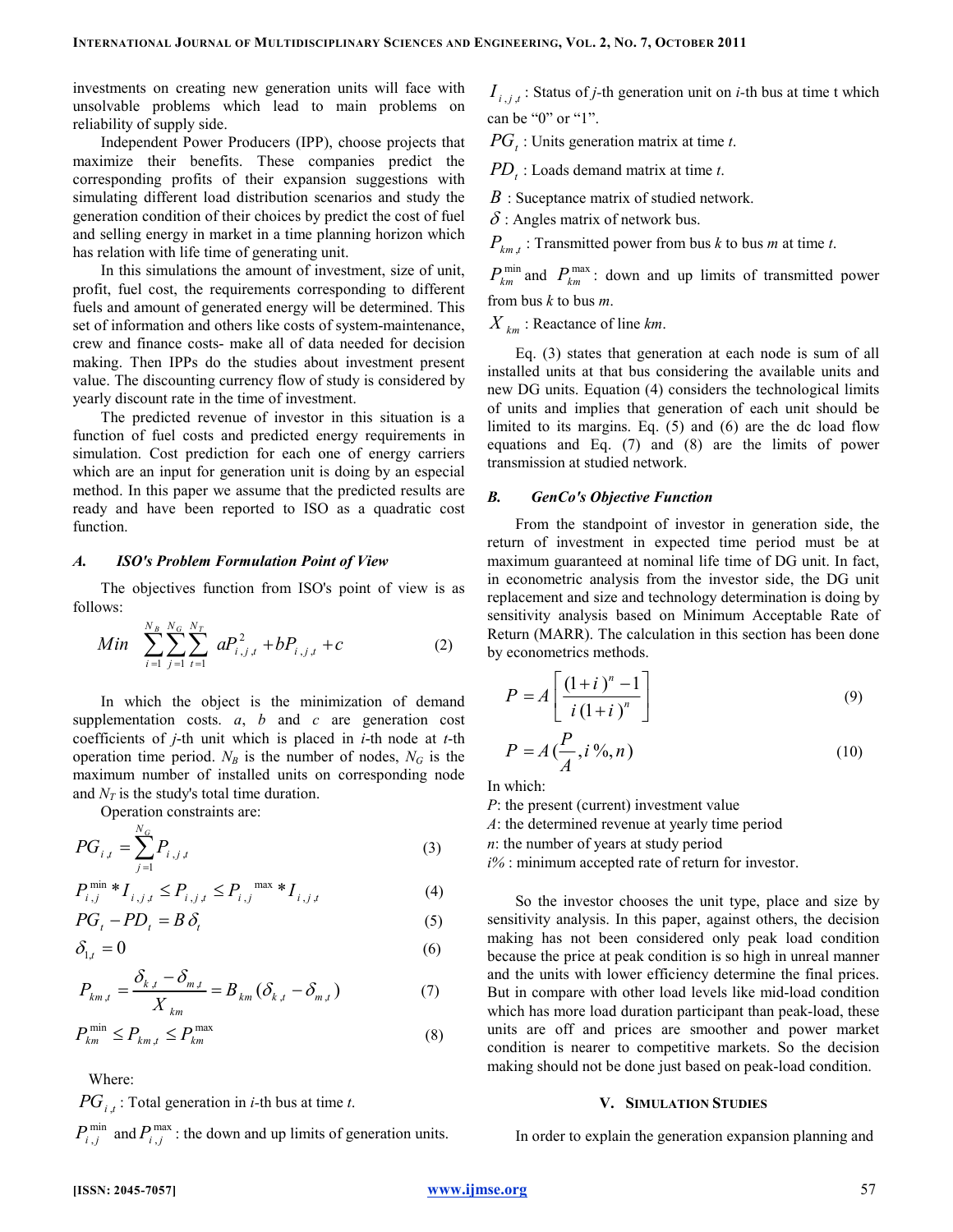

Fig. 1. IEEE 24-Bus test system

optimal DG units' placement from proposed units to the market, the IEEE 24-Bus Reliability Test System (RTS) has been considered. Single-line diagram of this system is presented in Fig. 1. The modification in available generation units has been shown in table I. It is assumed that installed units on each node are owned by a company and the suggested costs of IPPs are same for all units. For better evaluation of result, the lower generation limits of all units are settled at "0". In this situation the optimization problem omits from mixedinteger nature and results achieve faster. Load duration curves of entire and peak hours are illustrated in Fig. 2 and Fig. 3, respectively.

For evaluating the condition of considered DG units, three technologies have been chosen. The information of these units is available at table II. This table contains the price data of DG units, size, maximum number of owned units and MARR which has been calculated by econometric equations 9 and 10. Results of simulation show that the best choice for investment on DG units is node 8. This node has the 6% of network load (peak load of 171 MW) and has been connected to the network by three lines. From three nodes connected to this node by lines, node 7 is a generation node with three 100MW units which has 4.4 % (125MW at peak-load) of network load. The capacity of line 7-8 is 175 MW and it is in full load condition for load higher than 1995 MW (almost 30% of year).

The generation at this node is 300MW and the demand is 125 MW at peak-load. Based on power flow equations on network, for consuming the demand at node 8 and load distribution between generation units, it is necessary to transmit 13.48 MW from node 9 to 8 and 17.48 MW from node 8 to 10. So this node is a good candidate for expansion planning by DG units because the load at this node is higher



Fig. 2. Entire Load Duration Curve (LDC)



Fig. 3. Load Duration Curve (LDC) at peak hours

than mean load of network and its reliability is lower because it is connected to network by just one line.

Four units is assumed as maximum number of DGs and also assumed that if the DG is bought, only one type of technology will be used because of reliability of unit and operation and maintenance problems.

The results show that increasing in number of DG units will lead to decreasing the total operation costs of system and also profits of Investor Company.

In this situation because of investment rate of return calculated by investor, if technology 1 is chosen, maximum installation of 2 units will be economically acceptable. If technology 2 is chosen, 3 units will be optimal and if the expensive technology is chosen, all 4-units have the economical benefits. But because of decreased costs of system, units 1 and 2 will achieve more incentive policies from the viewpoint of ISO which has not been studied in this paper. Fig. 4 shows the amount of DG's benefit versus number of DG additions. The simulation results show that the profit of all technologies decreases when the number of units increase. This issue is because of the impacts of high efficiency technologies units and their shares of the power market. When the market share of each GenCo would be decreased, the amounts of revenue decrease. It also can be seen from the Fig. 5 whish illustrates the total operational cost corresponding with the number of available technologies.